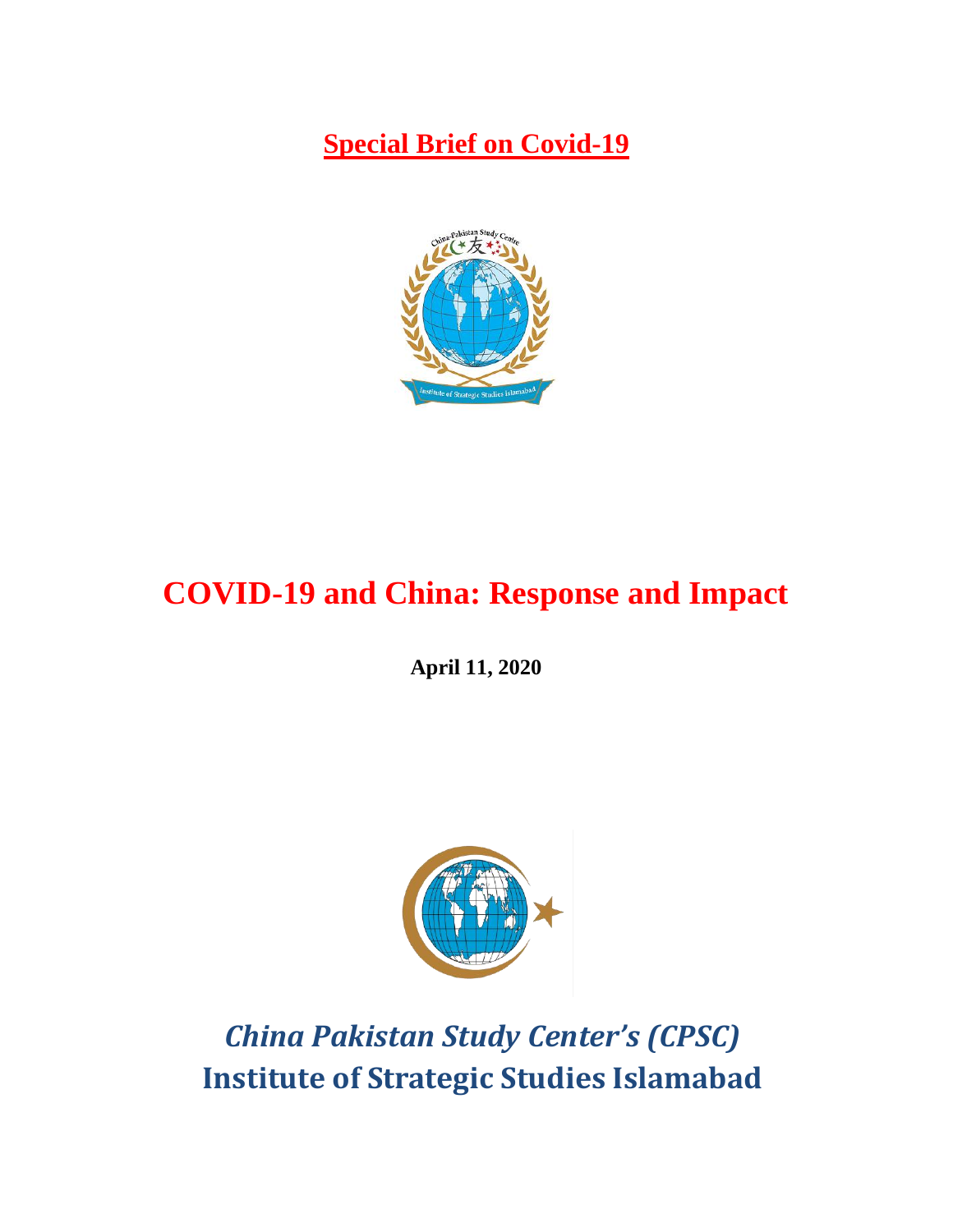## **Introduction**

Coronavirus disease (COVID-19) has spread across the world at alarming speed, which is affecting the global economy, hitting manufacturing and service sectors with huge impacts on labor force. First country to detect emergence of the novel virus was China. Beijing alerted World Health Organization (WHO) of an unknown cause of pneumonia on December 31, 2019. At that time, policy-makers considered it a local phenomenon but as the situation evolved, decision-makers in Beijing had the toughest task of all governments. They were responding to an unknown serious and evolving situation. Initially, it was declared an epidemic, as the spread of disease was mostly in China. Beijing responded to COVID-19 as an epidemic, but when it spread across the globe, it was declared as a pandemic on March 11 by WHO. From being epicenter of COVID-19, now China represents only a quarter of confirmed cases worldwide.

As of now, international community can learn from China's experience, tailor approaches and develop strategies while responding to evolving situations in different countries.

This brief takes stock of the strategy followed by China to combat COVID-19, and also impact of COVID-19 on Chinese economy and engagement with international community.

#### **China's Response**

China's response can be divided into two broad stages. In the first phase, response was haphazard with Chinese system still figuring out the scale of spread and intensity of coronavirus. Situation changed when on January 23, a lockdown was enforced in Wuhan and 15 other cities in Hubei province and travel restrictions were announced. This coincided with annual Chinese New Year festivities when millions travel within China. As China went into holiday season, cases of positive COVID-19 emerged and community-wide lockdown and quarantine measures were enforced. In doing so, early detection and isolation were the most important factors in reducing COVID-19 cases. In the absence of these efforts, China would have had five times as many infections as it did by the end of February.

This led to second phase, where Beijing mobilized people to support the government's strict measures, which included total lockdown of cities with major outbreak, enforcing mandatory social distancing for whole population, shutdown of economy, and ensuring provision of required resources and facilities to healthcare professionals. With Wuhan and Hubei province, being the epicenter of COVID-19, healthcare workers were called in from all over China to help, and two hospitals were built in just over a week to care for the rising number of patients.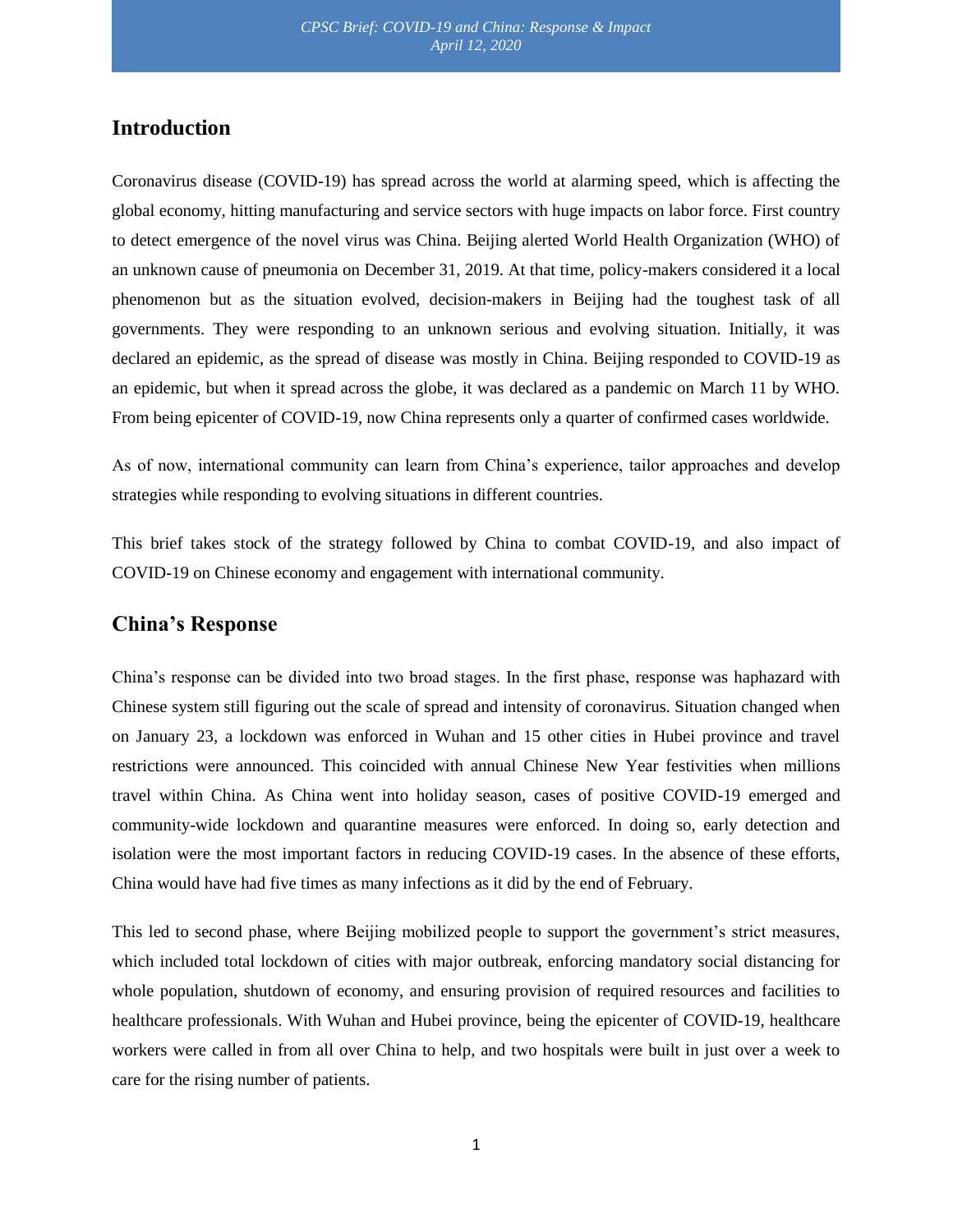In this phase, authorities imposed strict 14-days quarantine for those travelling within the country and arriving from abroad. Technology was put to use, via popular social platforms and apps to monitor movement - using mobile-phone location data from Chinese Internet giant Baidu. Similarly, those in isolation and under quarantine were asked update their health indicators every few hours through online apps. This led to dramatic reduction in people's movements, which led to a huge drop in person-toperson contact. In this period of unprecedent lockdown, government officials, through neighborhood committees, also ensured provision of food and supplies to people under mandatory quarantine and in self-isolation. People shared their requirements via online communication, and then government officials, party workers and volunteers would ensure their delivery on the reception of residential buildings.

In tandem, China was aggressive in conducting tests of suspected cases, and ensuring isolation of even those with mild symptoms. It was this combination of top-down policies and bottom-up commitment from ordinary people to fight the spread of the virus that proved effective in containing the spread. These aggressive counter strategies against the spread of disease and enforcement of otherwise unimaginable measures led to 'flattening the curve' and bringing COVID-19 under control in China. In a report released in late March, WHO congratulated China on a "unique and unprecedented public health response [that] reversed the escalating cases".

Total number of confirmed patients in China is more than 81,000 with nearly 3200 deaths, while more than 73,000 have recovered. Over the month of April, there is a considerable decline in new COVID-19 cases in China.

## **Economic Impact of COVID-19**

Mass outbreak of COVID-19 in China has had direct impact on its economy. China that has manufacturing base of the world remained closed throughout February. Financial markets remained at a standstill as government and people battled with COVID-19. In early March, it was reported that China's exports fell by 17 per cent during January-February 2020, when compared to data from early  $2019<sup>1</sup>$ Similarly, imports by China also saw a decline of nearly 4 per cent. When China went into lockdown, rest of the world was still relatively open, and engaged in normal activity. From mid-March, China gradually eased restrictions and resumed economic activity. That was the time when most of the countries across the globe imposed shutdowns and lockdown of varying degrees. This had impact on Chinese economy. There was a historic slump in China's business activity with all major economic indicators showing

 $\overline{\phantom{a}}$ 1 "China's Exports Plunge Amid Coronavirus Epidemic", *Wall Street Journal,* March 7, 2020, <https://www.wsj.com/articles/chinas-exports-drop-at-fastest-pace-in-nearly-a-year-11583552772>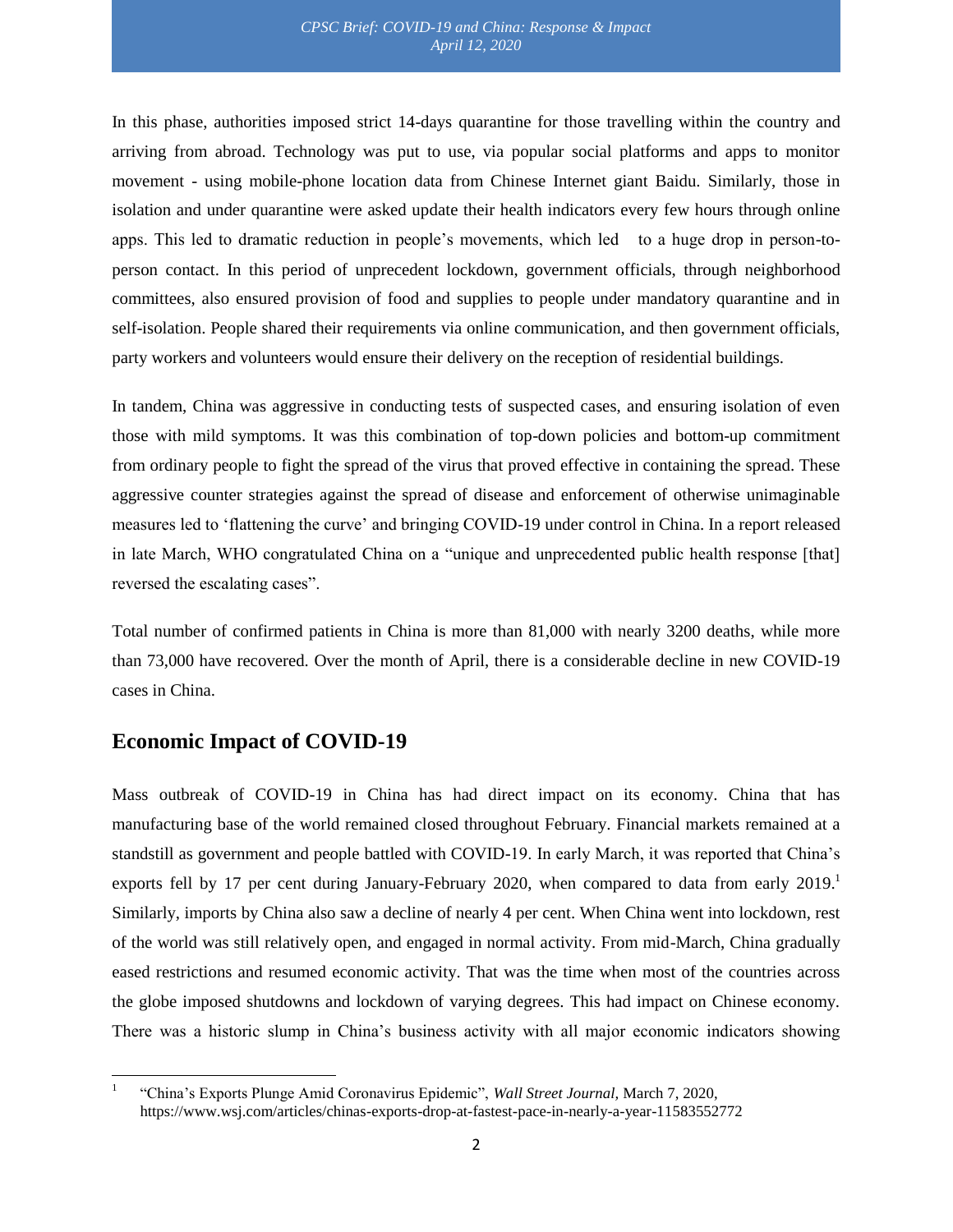negative trend; retail sales, investment in fixed assets, value of exports, industrial and service production, showing decline.<sup>2</sup> Domestic as well as overseas demand had dropped. Unemployment rose to its highest level i.e., 6 per cent in February 2020.<sup>3</sup> With negative GDP growth rate forecast for the first quarter of 2020, the country's economy was shrinking. Overall, a significant drop in consumption,<sup>4</sup> slow return to full-resumption of economy i.e., to the pre-COVID-19 levels, slow return of workers<sup>5</sup> to factories and cities means the world's second largest economy and global engine of growth has ceased to run on full speed.

In order to minimize the human and economic impacts, an estimated RMB 1.3 trillion (or 1.2 per cent of GDP) of fiscal measures have been approved and are being implemented.<sup>6</sup> Moreover, the Government has injected liquidity into the banking system, including RMB 3 trillion in the first half of February; it has cut the policy rate by 50-100 bps for banks that meet inclusive financing criteria which benefit smaller firms and an additional 100 bps for eligible joint-stock banks to support private SMEs. Along with these measures, the exchange rate has been allowed to adjust flexibly. This will spur investments and spending in infrastructure sector, with the goal to revive an economy that shrunk for the first time in four decades. Beijing is all set to bring down its original 6 per cent growth target for current year. Factories in China are re-opening at the time, when coronavirus is spreading beyond China. It will lead to recovery of Chinese economy, as demand for medical equipment and supplies skyrocket across the world and only China can meet that demand.

#### **International Community and China**

After two months, China is offering rest of the international community a model, and lessons in controlling COVID-19 pandemic. During the COVID-19 crisis, China closely coordinated with international community, WHO and its partner countries. As countries began to evacuate their citizens from Wuhan and Hubei, China extended all-out assistance, and assured medical assistance and necessary

 $\frac{1}{2}$ Jenna Roass, "COVID-19 Crash: How China's Economy May Offer a Glimpse of the Future", *Visual Capitalist,* March 26, 2020,<https://www.visualcapitalist.com/covid-19-economic-impact/>

<sup>3</sup> Frank Tang, "Coronavirus: China unemployment rate rose more than during US trade war", *South China Morning Post,* March 16, 2020, [https://www.scmp.com/economy/china-economy/article/3075411/coronavirus](https://www.scmp.com/economy/china-economy/article/3075411/coronavirus-china-unemployment-rate-rose-more-during-us-trade)[china-unemployment-rate-rose-more-during-us-trade](https://www.scmp.com/economy/china-economy/article/3075411/coronavirus-china-unemployment-rate-rose-more-during-us-trade)

<sup>4</sup> Iris Ouyang, "More of China's local governments, companies resort to coupons to boost flagging consumer spending", *South China Morning Post,* March 16, 2020[, https://www.scmp.com/business/china](https://www.scmp.com/business/china-business/article/3075403/more-chinas-local-governments-companies-resort-coupons?mc_cid=0d3e889d1a&mc_eid=7239aa29b1)[business/article/3075403/more-chinas-local-governments-companies-resort](https://www.scmp.com/business/china-business/article/3075403/more-chinas-local-governments-companies-resort-coupons?mc_cid=0d3e889d1a&mc_eid=7239aa29b1)[coupons?mc\\_cid=0d3e889d1a&mc\\_eid=7239aa29b1](https://www.scmp.com/business/china-business/article/3075403/more-chinas-local-governments-companies-resort-coupons?mc_cid=0d3e889d1a&mc_eid=7239aa29b1)

<sup>5</sup> "COVID-19: Slow return of China's migrant workers hobbles factory restarts", *Channel News Asia,* February 28,2020[, https://www.channelnewsasia.com/news/business/coronavirus-covid19-china-migrant-workers](https://www.channelnewsasia.com/news/business/coronavirus-covid19-china-migrant-workers-factories-12483006)[factories-12483006](https://www.channelnewsasia.com/news/business/coronavirus-covid19-china-migrant-workers-factories-12483006)

<sup>6</sup> "Policy Responses to COVID-19", *International Monetary Fund,* Last Updated April 3, 2020, <https://www.imf.org/en/Topics/imf-and-covid19/Policy-Responses-to-COVID-19>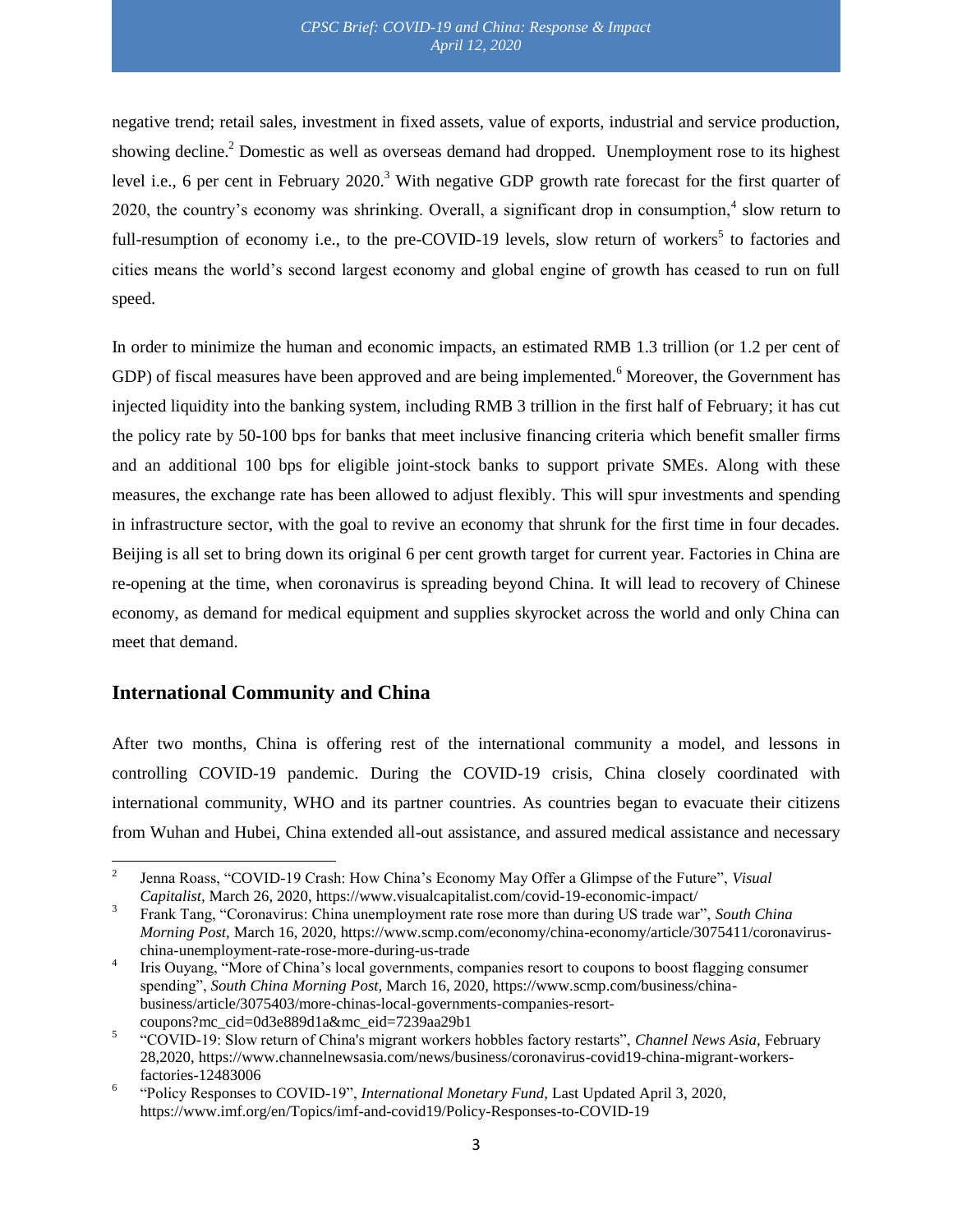care those foreign national who remained in China during these testing times. Similarly, in coordination with WHO, China kept international scientific community abreast of the new developments related to scientific understanding of the virus so that a vaccine could be made. Just days after WHO confirmed discovery of a novel coronavirus, Chinese authorities shared genome sequence of the COVID-19 with international scientists for preparing diagnostic kits and a future vaccine.<sup>7</sup> This was continued for a month, when in early February, China shared genome sequences of five coronavirus strains, as detected in patients across the country.<sup>8</sup>

In March, after its remarkable success in containing the spread of virus, China moved to second phase of international cooperation: extending assistance and ensuring supplies to more than 120 countries across six continents.<sup>9</sup> It includes both donations and countries buying from Chinese manufacturers of medical supplies including protective gears for healthcare professionals, masks, testing kits and ventilators. Chinese authorities are ensuring swift approvals across bureaucracy to ensure that no hurdles slowdown the process. According to estimates, during past four weeks, China has sold nearly 4 billion masks, 37 million pieces of protective clothing, 16,000 ventilators, and over 2.8 million testing kits, earning nearly USD 1.4 billion.<sup>10</sup> Chinese government is all out to help countries facing the deadly COVID-19.

## **Conclusion**

 $\overline{\phantom{a}}$ 

Under the call for 'people's war against the COVID-19' Chinese population was mobilized at mass scale for the civic duty. This led to renewed nationalism, with huge number of people volunteering to assist in massive pandemic control and relief efforts. Owing to unique advantages of its political system and central role of state in decision-making, China was able to respond in a quick and effective manner to deal with an unknown and deadly epidemic. As the outbreak has its origin in China, it has greater responsibility of exploring reasons behind the outbreak and help world community to minimize chances of another such calamity in future.

The world is paying a heavy price for not prioritizing healthcare in policy agenda. Countries should learn from this catastrophe and collectively enhance their capacity to deal with global challenges, particularly

<sup>7</sup> "Whole genome of novel coronavirus, 2019-nCoV, sequenced", *Science Daily,* January 31, 2020, <https://www.sciencedaily.com/releases/2020/01/200131114748.htm>

<sup>8</sup> "China shares genome sequences of five 2019 novel coronavirus strains", *Xinhua,* February 7, 2020, [http://www.xinhuanet.com/english/2020-02/07/c\\_138763999.htm](http://www.xinhuanet.com/english/2020-02/07/c_138763999.htm)

<sup>9</sup> "Foreign Ministry Spokesperson Hua Chunying's Regular Press Conference on March 31, 2020", *Ministry of Foreign Affairs,* March 31, 2020,

[https://www.fmprc.gov.cn/mfa\\_eng/xwfw\\_665399/s2510\\_665401/t1764277.shtml](https://www.fmprc.gov.cn/mfa_eng/xwfw_665399/s2510_665401/t1764277.shtml)

<sup>10</sup> AFP, "China says it has sold nearly four billion masks abroad" *Arab News,* April 5, 2020 <https://www.arabnews.pk/node/1653576/business-economy>